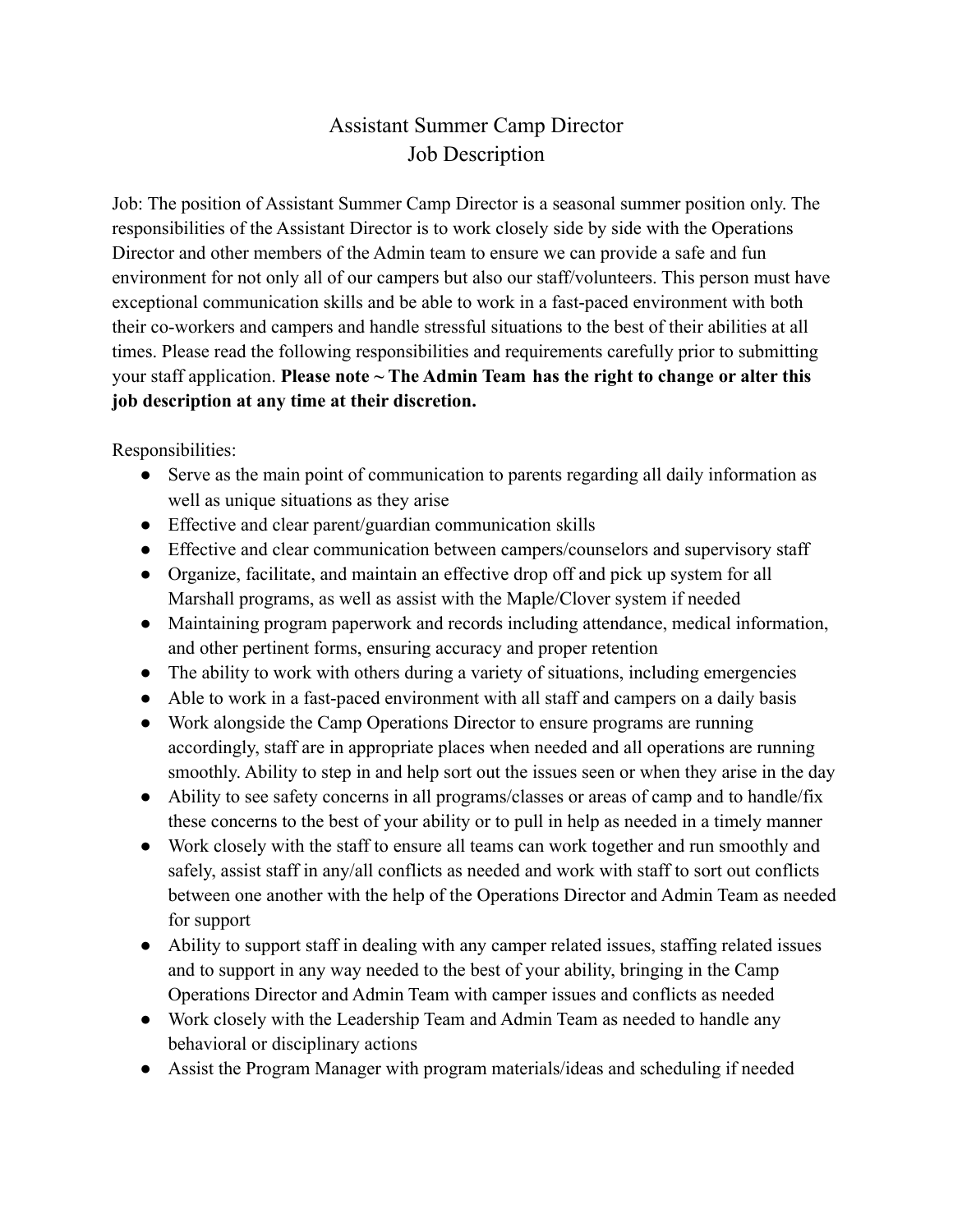- Help in preparing/organizing staff training and aid in teaching certain aspects of training materials to staff as needed
- Cover any program areas/staff if needed in any class or activity
- Ensure any/all deadlines given to staff are met, assist with providing help and resources to staff if needed
- Help the Operations Director and Admin Team in the office with any paperwork required
- Follow and enforce all DPH/ACA/Camp Marshall mandated hygiene and health protocols and all mandated policies/procedures
- Oversee all campers and staff, assist with issues as needed and ensure all counselors are doing their outlined duties in a positive and efficient way and are aiding in providing a fun and safe environment for everyone in the program.
- Ability to successfully manage, coordinate, and evaluate staff
- Ability to train staff, observe staff within their program, effectively coach to improve behaviors as needed, correct negative behavior, and evaluate performance behaviors both positive and negative, prioritizing urgent feedback as necessary
- Ability to observe camper behavior, assess its appropriateness, enforce appropriate safety regulations and emergency procedures, and apply appropriate behavior-management techniques
- Ability to problem solve, utilize quick thinking skills, and resolve situations in emergency scenarios
- Ability to observe, recognize, and resolve bullying and homesickness utilizing skills obtained through staff training or previous training
- Ability to recognize when a camper or staff member is in need of medical attention, regardless of camper/staff desire
- Ability to delegate and assist in the completion of tasks related to keeping the campers environment clean such as set up, clean up, and general cleaning
- Assist counselors with group management techniques to help get the campers to scheduled program areas, activities and meals on time
- Organize and attend weekly check in meetings with all Leadership staff
- Enthusiastic participation in activities (songs, day/evening activities etc.)
- Ability to maintain composure in high stress situations, handling them to the best of your ability and requesting help from Operations Director and Admin Team when needed in a timely manner
- Serve as the point person at meals being accessible to staff as needed, maintaining order in the dining hall with appropriate behavioral standards being enforced, and ensuring all staff are fulfilling their assigned dining hall duties
- Follow and enforce all DPH/ACA/Camp Marshall mandated hygiene and health protocols
- Other duties of overnight counselor as needed (please review Traditional Job Description)
- Other duties as needed and as assigned from Admin Team